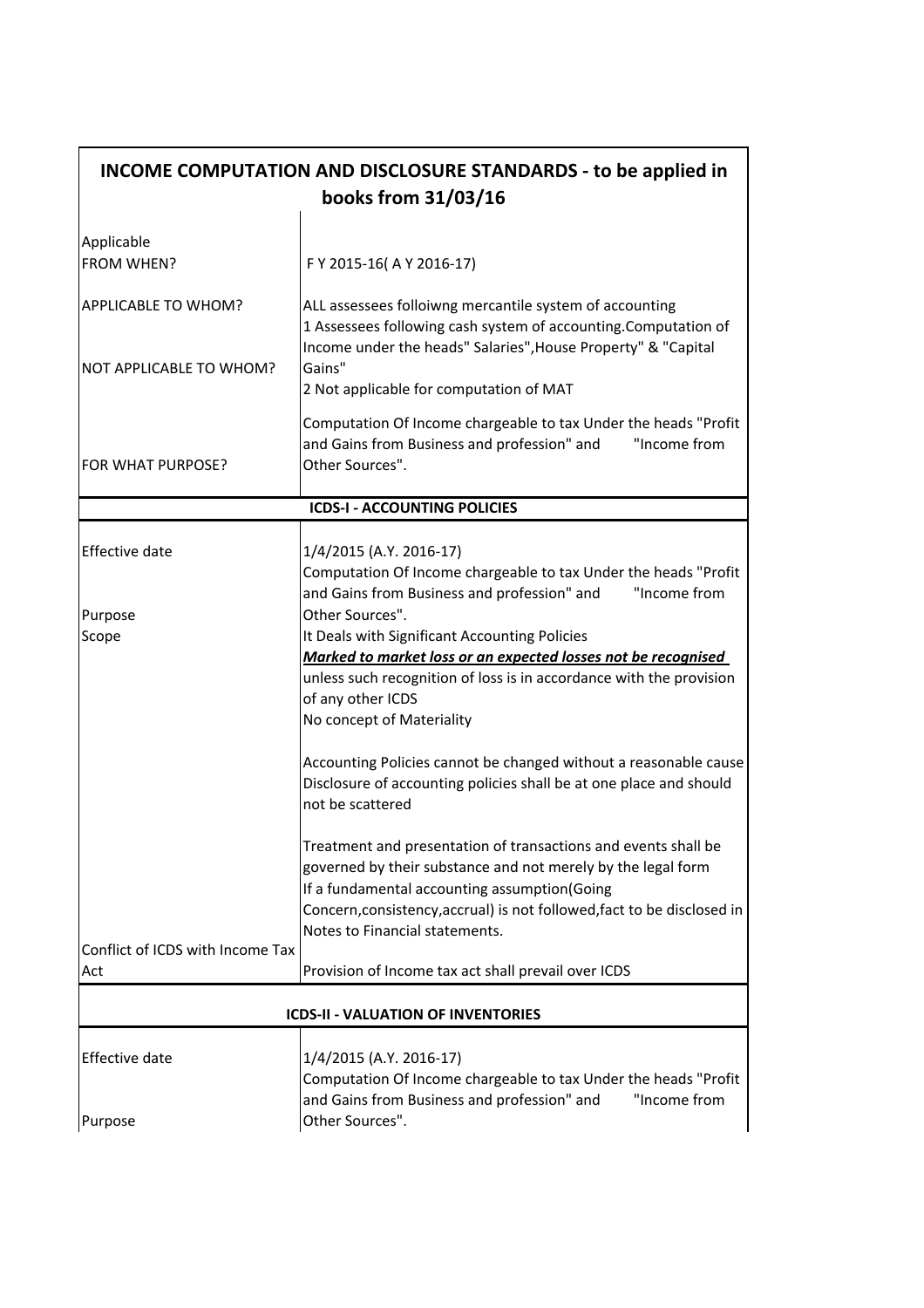| Scope                                                    | This ICDS shall be applied for valuation of inventories, except:<br>1. WIP arising under construction contract including directly<br>related service contract which is dealt with by the ICDS on<br>construction contract<br>2. WIP which is dealt with other ICDS<br>3. Share, debentures & other financial instruments held as stock in<br>trade which are dealt by ICDS on securities<br>4. Producers' inventories of livestock, agriculture & forest<br>products, mineral oils, ores & gases to the extent that they are<br>measured at NRV<br>5. Machinery spares<br>The use of LIFO method and Standard Cost method is not |
|----------------------------------------------------------|----------------------------------------------------------------------------------------------------------------------------------------------------------------------------------------------------------------------------------------------------------------------------------------------------------------------------------------------------------------------------------------------------------------------------------------------------------------------------------------------------------------------------------------------------------------------------------------------------------------------------------|
| Valuation of inventory on<br>dissolution of Firm/AOP/BOI | permissible<br>Inventory on the date of dissolution will be valued at net<br>realisable value<br>Value of opening inventory in the year of commencement of<br>business shall be taken at cost of inventory available on the day<br>of commencement of busines s<br>Inventories of a service provider shall be valued at lower of cost<br>or net realizable value<br>Cost of purchase = purchase price+duties and taxes(incl<br>creditable)+freight inwards+exp directly attributable to                                                                                                                                          |
| Cost of purchase                                         | acquisition<br>ALL CREDITABLE TAXES TO BE INCLUDED IN VALUE OF<br><b>CLOSING STOCK</b><br>Cost of service = labour and other costs of personnel directly<br>engaged in providing service incl supervisory personnel and                                                                                                                                                                                                                                                                                                                                                                                                          |
| Inventory of Service Provider                            | attributable overheads                                                                                                                                                                                                                                                                                                                                                                                                                                                                                                                                                                                                           |
|                                                          | <b>ICDS-III- CONSTRUCTION CONTRACTS</b>                                                                                                                                                                                                                                                                                                                                                                                                                                                                                                                                                                                          |
| <b>Effective Date</b>                                    | 1/4/2015 (A.Y. 2016-17)<br>Computation Of Income chargeable to tax Under the heads "Profit<br>and Gains from Business and profession" and<br>"Income from                                                                                                                                                                                                                                                                                                                                                                                                                                                                        |
| Purpose                                                  | Other Sources".<br>Applied in determination of income for a construction contracts of                                                                                                                                                                                                                                                                                                                                                                                                                                                                                                                                            |
| Scope                                                    | a contractor<br>Retention shall be included in contract revenue<br>Contract revenue and cost should be recognized by reference to<br>the stage of completion at the reporting date<br>Pre construction income should be treated income<br>The early stage of a contract shall not extend beyond 25% of the<br>stage of completion                                                                                                                                                                                                                                                                                                |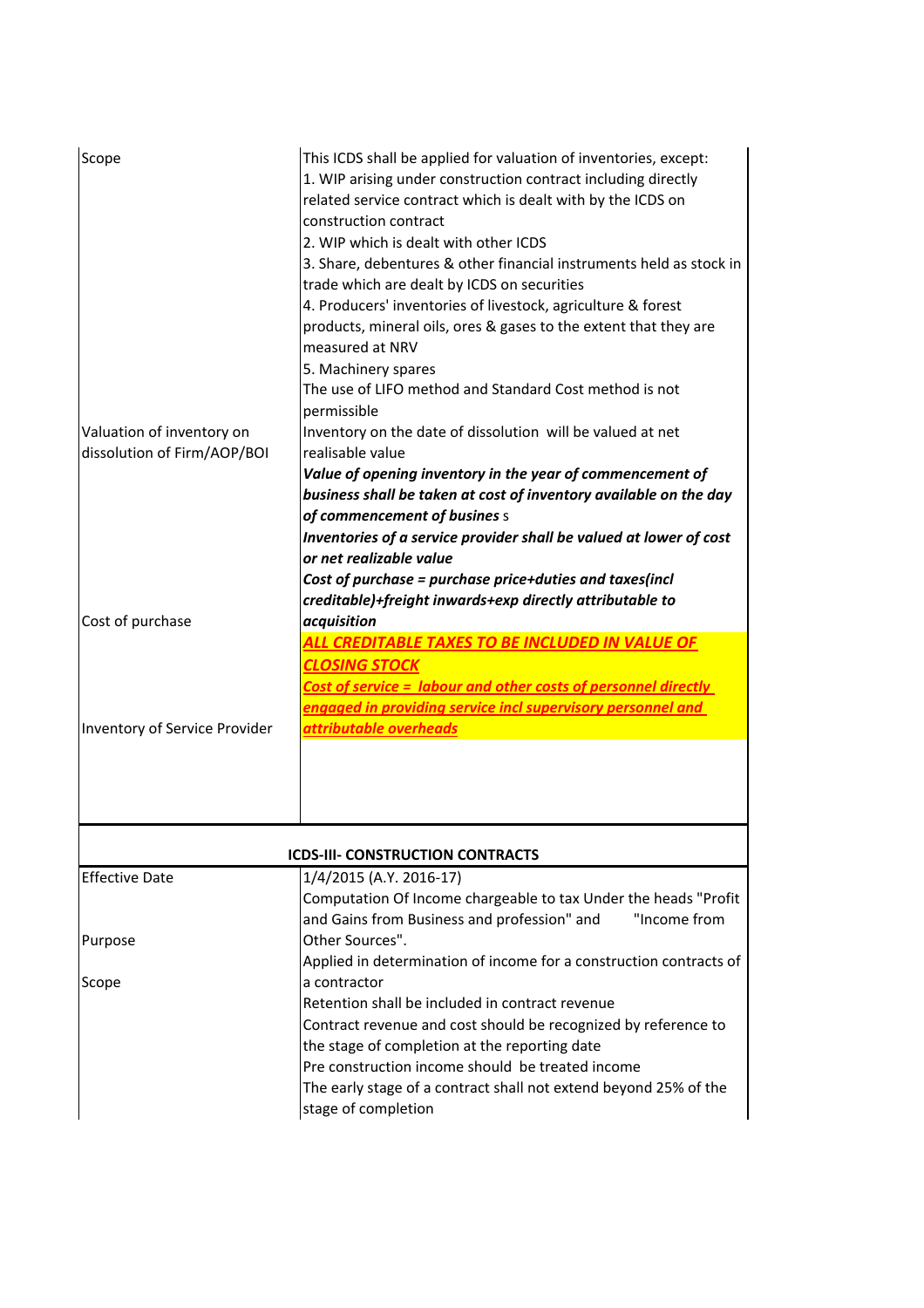| Not applicable                                                | Contract revenue shall be recognized when it is reasonably<br>assured that it will be recieved<br>Netting off allowed for all incidental income<br>assessee who opt for presumptive taxation                                                 |
|---------------------------------------------------------------|----------------------------------------------------------------------------------------------------------------------------------------------------------------------------------------------------------------------------------------------|
| <b>ICDS-IV - Revenue Recognition</b><br><b>Effective Date</b> | 1/4/2015 (A.Y. 2016-17)<br>Computation Of Income chargeable to tax Under the heads "Profit                                                                                                                                                   |
| Purpose                                                       | and Gains from Business and profession" and<br>"Income from<br>Other Sources".                                                                                                                                                               |
| Scope                                                         | Recognition of revenue arising from sale of goods, rendering of<br>services, interest, royalties and dividends<br>Revenue from sale of goods should be recognized at the transfer<br>of all significant risk and rewards of ownership        |
|                                                               | Revenue from services is recognized on the basis of percentage<br>completion method.COMPLETED CONTRACT METHOD not<br>allowed NOW                                                                                                             |
|                                                               | Taxes collected from buyer on sale of goods shall be included in<br>valuation of sale of goods(Not applicable to service providers)                                                                                                          |
| <b>DUTY CREDIT ENTITLEMENT</b>                                | Duty credit entitlement received by exporter from government<br>(as a percentage of foreign exchange earned In previous financial<br>year) to be treated as REVENUE GRANT and taxable as income in<br>accordance with provisions of ICDS VII |
| received under SFIS SCHEME                                    | Dividend are recognized on the basis of provision of act<br>Royalties recognized on the basis of agreement<br>Interest shall accrue on the time basis                                                                                        |
|                                                               | <b>ICDS-V-TANGIBLE FIXED ASSETS</b>                                                                                                                                                                                                          |
| <b>Effective Date</b>                                         | 1/4/2015 (A.Y. 2016-17)<br>Computation Of Income chargeable to tax Under the heads "Profit<br>and Gains from Business and profession" and<br>"Income from                                                                                    |
| Purpose<br>Scope                                              | Other Sources".<br>Treatment of tangible fixed assests                                                                                                                                                                                       |
| Cost of self constructed tangible<br>assets                   | Costs of construction directly related to specific assets and general<br>costs of construction allocable to the specific assets.<br>When asset is acquired in exchange, fair value of asset acquired                                         |
| Assets acquired on Barter                                     | shall be its actual cost                                                                                                                                                                                                                     |
| Addition/extension to an<br>existing tangible asset           | Any extension/addition to existing cap asset which becomes<br>integral part of existing asset, to be added to its actual cost                                                                                                                |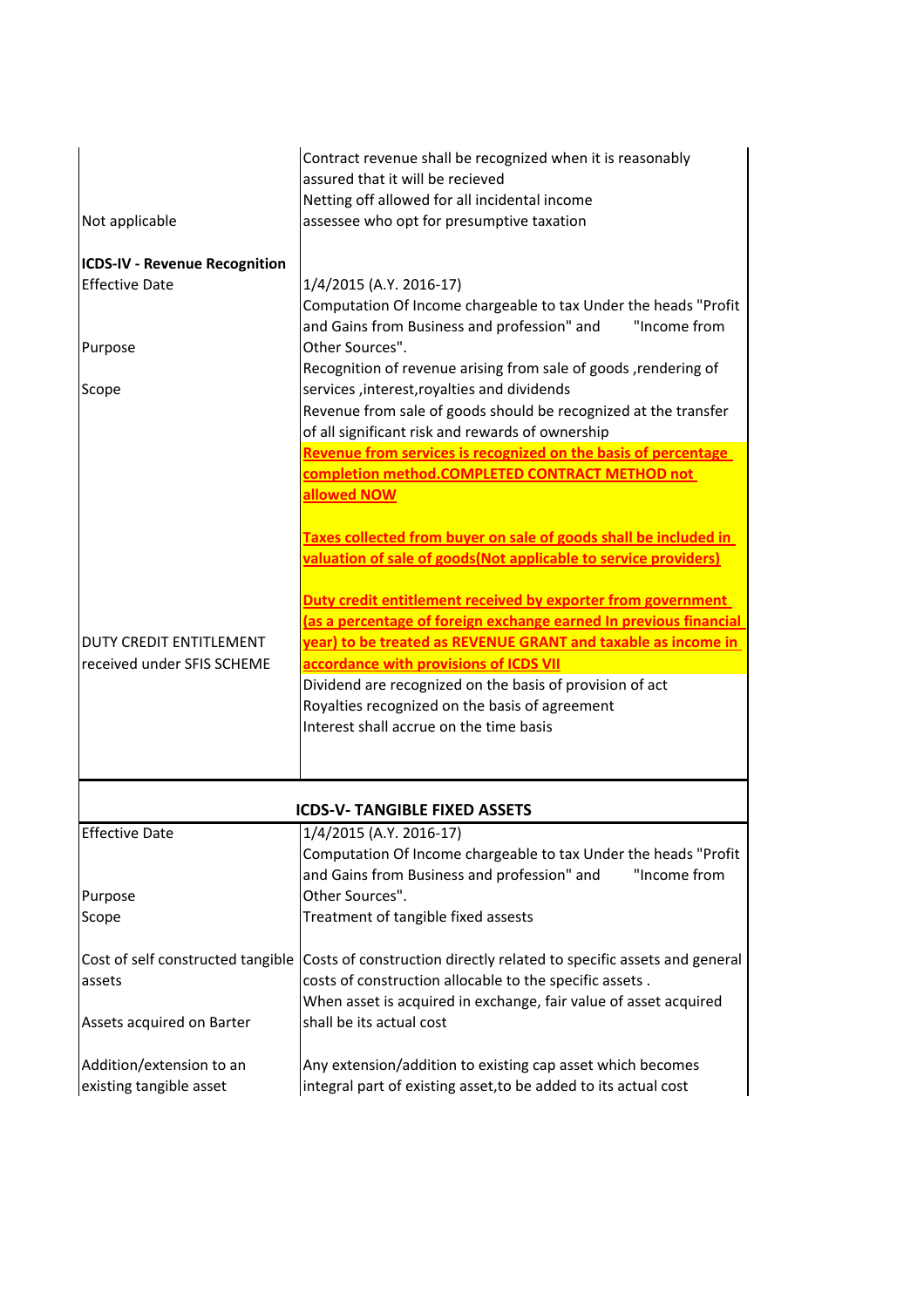|                           | Any extension/addition to existing cap asset which has a separate<br>identity and is capable of being used after existing tangible asset is<br>disposed off, shall be treated as separate asset.<br>Additional expenditure to be capitalized if it increase the future<br>benefits of the asset beyond its previously assessed standards of<br>performance |
|---------------------------|------------------------------------------------------------------------------------------------------------------------------------------------------------------------------------------------------------------------------------------------------------------------------------------------------------------------------------------------------------|
| Sub Judice Building       | Spares to be capitalized if it can be used only in connection with<br>fixed asset And its use is irregular. Otherwise charge to revenue<br>Buliding whose title is sub-judice is treated as fixed assets as<br>ownership is not necessary                                                                                                                  |
|                           | If project under sale originally treated as fixed asset would amount                                                                                                                                                                                                                                                                                       |
| Project under sale        | to fixed asset even if it is under sale                                                                                                                                                                                                                                                                                                                    |
|                           | Duty credit entitlement scrip received under SFIS to be taxable as                                                                                                                                                                                                                                                                                         |
| Treatment of Duty credit  | revenue grant and should not be deducted from value of capital                                                                                                                                                                                                                                                                                             |
| entitlement under SFIS    | good imported duty free                                                                                                                                                                                                                                                                                                                                    |
|                           |                                                                                                                                                                                                                                                                                                                                                            |
|                           | ICDS-VI- THE EFFECT OF CHANGES IN FOREIGN EXCHANGE RATE                                                                                                                                                                                                                                                                                                    |
| <b>Effective Date</b>     | 1/4/2015 (A.Y. 2016-17)                                                                                                                                                                                                                                                                                                                                    |
|                           | Computation Of Income chargeable to tax Under the heads "Profit                                                                                                                                                                                                                                                                                            |
|                           | and Gains from Business and profession" and<br>"Income from                                                                                                                                                                                                                                                                                                |
| Purpose                   | Other Sources".                                                                                                                                                                                                                                                                                                                                            |
| Scope                     | Treatment of transactions in foreign currencies                                                                                                                                                                                                                                                                                                            |
|                           | Translating the financial statement of foreign operations                                                                                                                                                                                                                                                                                                  |
|                           | Treatment of foreign currency transactions in the nature of                                                                                                                                                                                                                                                                                                |
|                           | forward exchange contracts                                                                                                                                                                                                                                                                                                                                 |
|                           | Premium, discounts or exchange difference on trading or<br>speculative contracts shall be recognized on settlement                                                                                                                                                                                                                                         |
|                           | Exchange difference on certain long term monetary items to be                                                                                                                                                                                                                                                                                              |
|                           | recognized to profit and loss immediately                                                                                                                                                                                                                                                                                                                  |
|                           | Initial recognition of a Foreign currency transaction in reporting                                                                                                                                                                                                                                                                                         |
|                           | currency to be done at rate of exchange prevailaing on the date of                                                                                                                                                                                                                                                                                         |
|                           | Initial Recognition of transaction transaction. (Avg rates may be used for a week/month)                                                                                                                                                                                                                                                                   |
| Conversion at last day of | On last date of Financial year, monetary items should be                                                                                                                                                                                                                                                                                                   |
| previous year             | converted by applying closing rate                                                                                                                                                                                                                                                                                                                         |
|                           | On last day of Financial year, non monetary items should be                                                                                                                                                                                                                                                                                                |
|                           | converted by applying rate at the date of transaction(Historical<br>rate)                                                                                                                                                                                                                                                                                  |
|                           | For monetary items, exchange difference on                                                                                                                                                                                                                                                                                                                 |
|                           | Recognition of Foreign exchange conversion/settlement to be recognised as income or as expense                                                                                                                                                                                                                                                             |
| differences               | in that previous year                                                                                                                                                                                                                                                                                                                                      |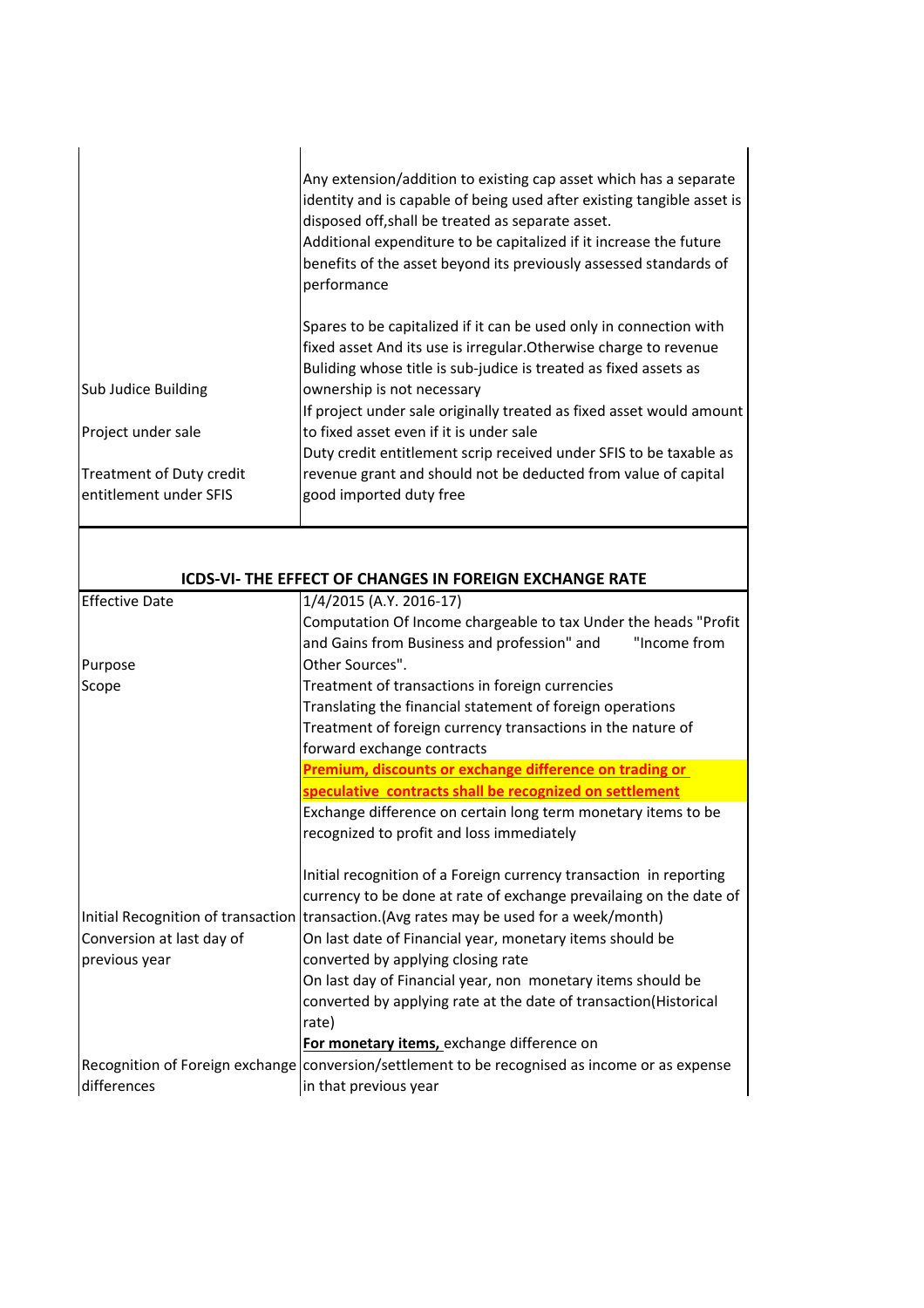| Forward Exchange<br>Contracts(NOT ENTERED FOR<br>TRADING/SPECULATION/HEDGI<br>NG)<br>Forward Exchange Contracts(<br><b>ENTERED FOR</b> | For non monetary items, Exchange difference shall not be<br>recognized as income or expense in that previous year<br>Premium or discount on forward exchange contract shall be<br>amortised as expense or income over the life of contract<br>Exchange difference on forward contract shall be recognized In<br>previous year in which exchange rates change<br>Premium , discount or exchange differences on contracts intended |
|----------------------------------------------------------------------------------------------------------------------------------------|----------------------------------------------------------------------------------------------------------------------------------------------------------------------------------------------------------------------------------------------------------------------------------------------------------------------------------------------------------------------------------------------------------------------------------|
| TRADING/SPECULATION/HEDGI<br>NG)                                                                                                       | for trading, hedging/speculation, to be recignised at the time of<br>settlement.NO M2M for such contracts                                                                                                                                                                                                                                                                                                                        |
| <b>ICDS-VII- GOVERNMENT GRANTS</b>                                                                                                     |                                                                                                                                                                                                                                                                                                                                                                                                                                  |
| <b>Effective Date</b>                                                                                                                  | 1/4/2015 (A.Y. 2016-17)<br>Computation Of Income chargeable to tax Under the heads "Profit<br>"Income from<br>and Gains from Business and profession" and                                                                                                                                                                                                                                                                        |
| Purpose                                                                                                                                | Other Sources".                                                                                                                                                                                                                                                                                                                                                                                                                  |
| Scope                                                                                                                                  | It deals with treatment of government grants<br>Recognition of grants should not be postponed beyond the date of<br>actual receipt                                                                                                                                                                                                                                                                                               |
| Grant directly related to<br>DEPRECIABLE asset/group of                                                                                | Government grant related to depriciable fixed asset, the grant shall<br>be deducted from the actual cost of asset/assets or from written<br>down value of block of assets to which the asset belongs. NO                                                                                                                                                                                                                         |
| assets                                                                                                                                 | <b>OPTION TO RECOGNIZE GRANT AS DEFERRED INCOME</b>                                                                                                                                                                                                                                                                                                                                                                              |
| Grant directly related to NON<br>DEPRECIABLE asset/group of                                                                            | Grant to be recognised as income over same period over which                                                                                                                                                                                                                                                                                                                                                                     |
| assets                                                                                                                                 | cost of meeting obligations under grant is charged to income.<br>Government grant cannot be directly relatable to the asset<br>acquired, proportionate amount of grant in same proportion as the<br>asset bear to all assets in respect of which government is received,                                                                                                                                                         |
| Grant NOT directly related to<br>asset/group of assets                                                                                 | shall be deducted from the cost of the asset/WDV of block to<br>which asset belongs<br>Any such grant received for providing immediate financial support                                                                                                                                                                                                                                                                         |
| Grant received as compensation                                                                                                         | to be recognised as income of previous year in which it is                                                                                                                                                                                                                                                                                                                                                                       |
| for expenses/losses                                                                                                                    | receivable.<br>Non monetary assets given at a conessional rate, should be                                                                                                                                                                                                                                                                                                                                                        |
| Non Monetary Grants                                                                                                                    | accounted on basis of their acquisition cost                                                                                                                                                                                                                                                                                                                                                                                     |
| Duty Credit entitlement under<br><b>SFIS</b>                                                                                           | To be treated as revenue grant and is taxable as income                                                                                                                                                                                                                                                                                                                                                                          |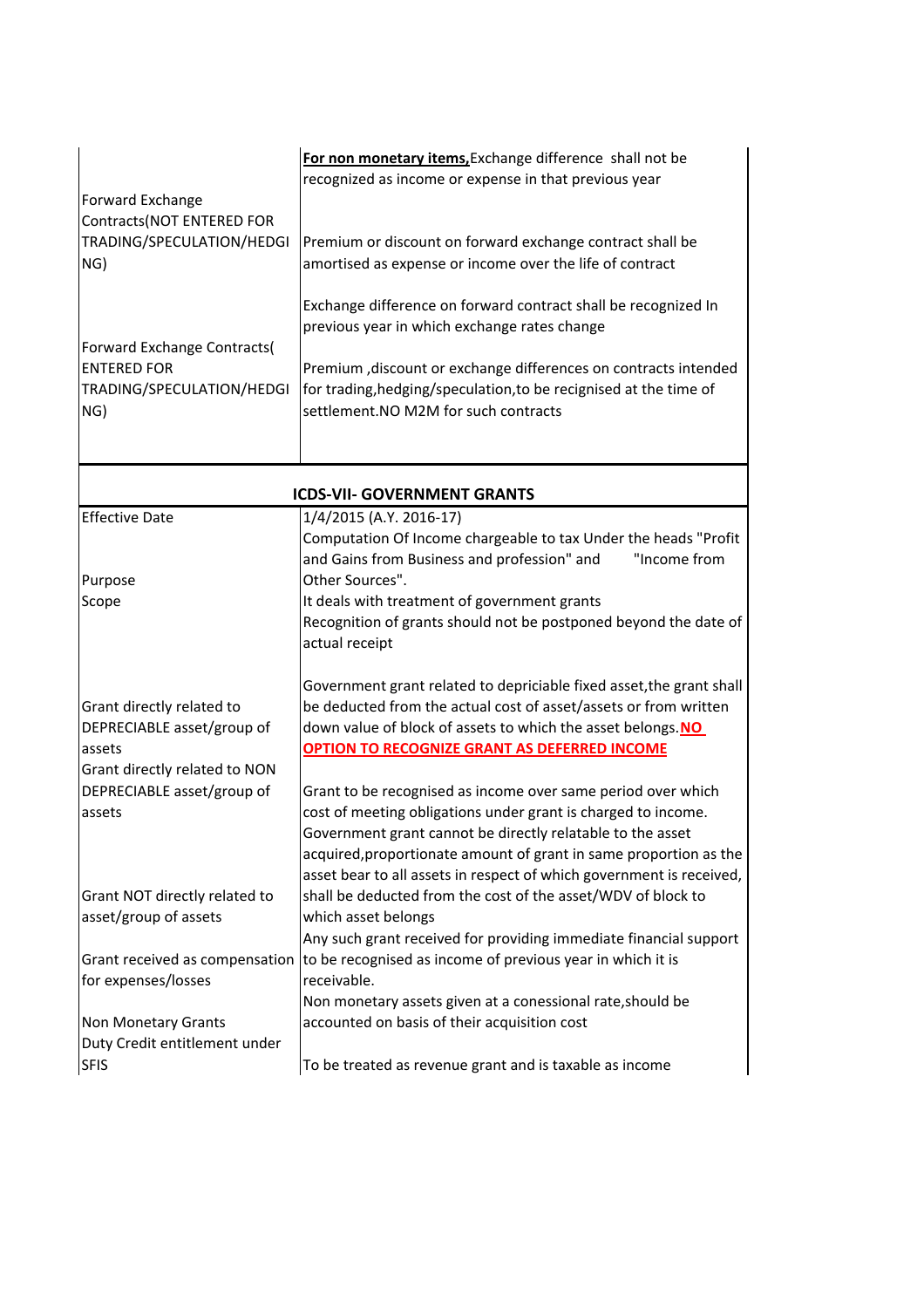| <b>Refund of Government Grants</b>                  | Amount refundable shall be applied first against any unamortised<br>deffered credit remaining in respect of government<br>grant, remaining should be charged to profit and loss<br>Refund of grant in respect of depreciable fixed asset to be<br>recognised by increasing the actual cost of the asset and charging<br>depreciation Prospectively on new cost.                                                                               |
|-----------------------------------------------------|-----------------------------------------------------------------------------------------------------------------------------------------------------------------------------------------------------------------------------------------------------------------------------------------------------------------------------------------------------------------------------------------------------------------------------------------------|
| Not applicable                                      | Government assistance other than in form of government grants<br>Government participation in ownership of enterprise                                                                                                                                                                                                                                                                                                                          |
|                                                     | <b>ICDS-VIII- SECURITIES</b>                                                                                                                                                                                                                                                                                                                                                                                                                  |
| <b>Effective Date</b>                               | 1/4/2015 (A.Y. 2016-17)                                                                                                                                                                                                                                                                                                                                                                                                                       |
| Purpose                                             | Computation Of Income chargeable to tax Under the heads "Profit<br>and Gains from Business and profession" and<br>"Income from<br>Other Sources".                                                                                                                                                                                                                                                                                             |
| Scope                                               | It deals with securities held as stock in trade<br>Security on acquisition should be recognized at actual cost<br>Secuity acquired on exchange, fair value of asset acquired will be<br>its actual cost<br>Unpaid interest accrued before acquisition of interest bearing<br>security, the subsequent reciept of interest should be allocated<br>between pre and post acquisition, and pre acquisition should be<br>deducted from actual cost |
| Not applicable                                      | Securities held as stock in trade shall be valued at the end of the<br>year at actual cost or net realisable value whichever is lower<br>Recognition of interest and dividends on securities<br>securities held by person engaged in business of securities<br>securities held by mutual funds, venture capital funds, banks and<br>public financial institution                                                                              |
|                                                     | <b>ICDS-IX-BORROWING COSTS</b>                                                                                                                                                                                                                                                                                                                                                                                                                |
| <b>Effective Date</b>                               | 1/4/2015 (A.Y. 2016-17)<br>Computation Of Income chargeable to tax Under the heads "Profit<br>and Gains from Business and profession" and<br>"Income from                                                                                                                                                                                                                                                                                     |
| Purpose                                             | Other Sources".                                                                                                                                                                                                                                                                                                                                                                                                                               |
| Scope                                               | It deals with treatment of borrowing cost                                                                                                                                                                                                                                                                                                                                                                                                     |
| Exchange differences on FC<br>borrowings            | NOT TO BE TREATED AS BORROWING COSTS UNDER ICDS                                                                                                                                                                                                                                                                                                                                                                                               |
| Income on temporary<br>investment of borrowing cost | To be taxed seaprately as income, No netting off allowed from cost<br>of asset<br>Borrowing cost that are directly attributable to the qualifying asset<br>shall be capitalized as part of cost of asset.                                                                                                                                                                                                                                     |